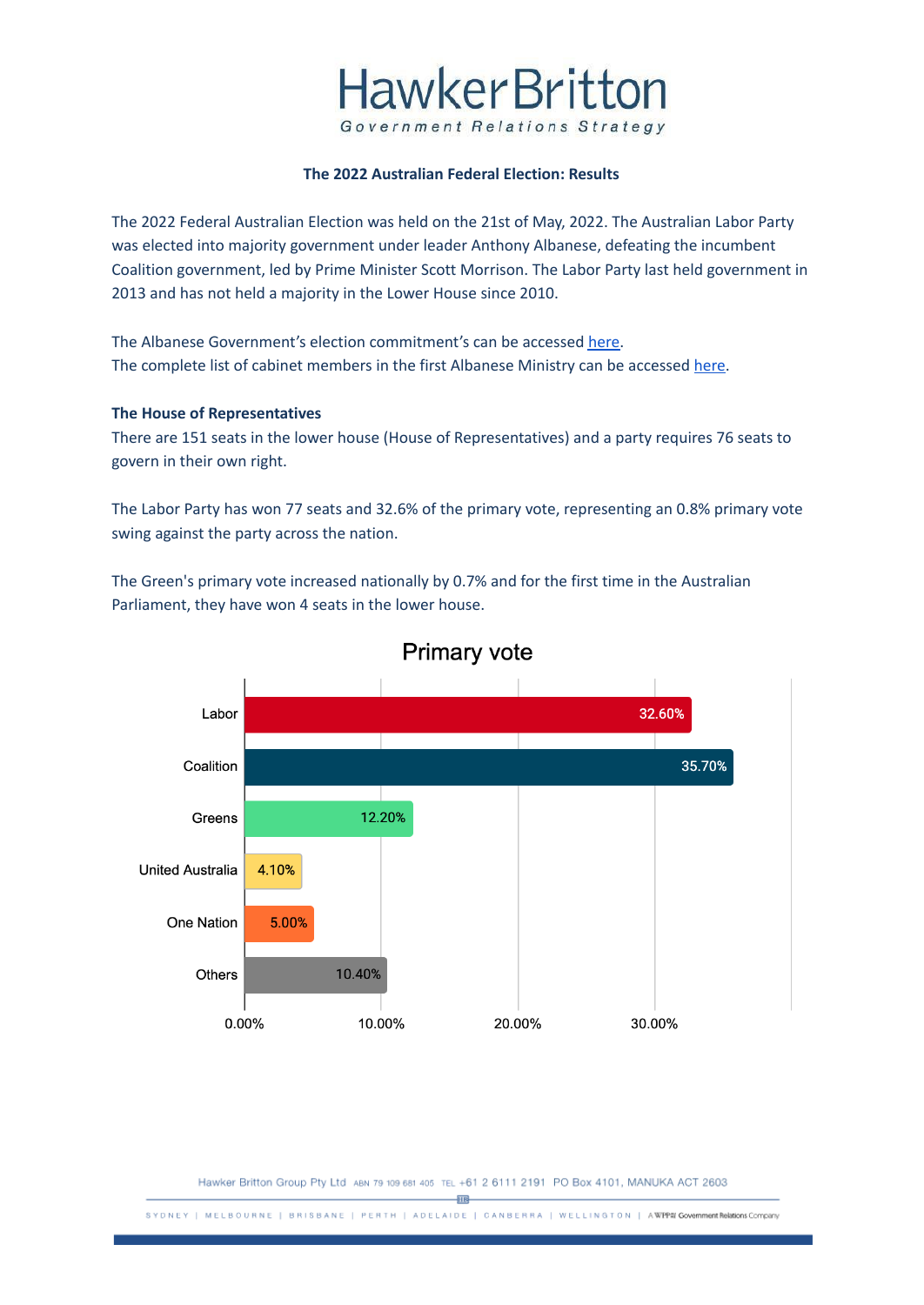## **HawkerBritton**

Government Relations Strategy

Bob Katter (Katter's Australian Party) and Rebekha Sharkie (Centre Alliance) have retained their seats of Kennedy and Mayo respectively.

10 independents have been elected onto the crossbench. Andrew Wilkie, Zali Steggall and Dr Helen Haines were re-elected and will be joined by 7 newly elected female MP's.

With the exception of the seat of Fowler, the "TEAL" candidates have ousted sitting Liberal Members and have listed action on climate change and a national integrity commission as their top priorities.



The House of Representatives (2022)

| <b>Party</b>          | 2022 Election | 2019 election | <b>Seats Changed</b> |
|-----------------------|---------------|---------------|----------------------|
| <b>ALP</b>            | 77            | 69            | -8<br>$+$            |
| <b>LNP</b>            | 58            | 76            | 18                   |
| <b>Independents</b>   | 10            | כ             | $\ddot{}$            |
| <b>Minority Party</b> | 6             | 3             | $+$                  |

Hawker Britton Group Pty Ltd ABN 79 109 681 405 TEL +61 2 6111 2191 PO Box 4101, MANUKA ACT 2603

 $-\overline{EB}$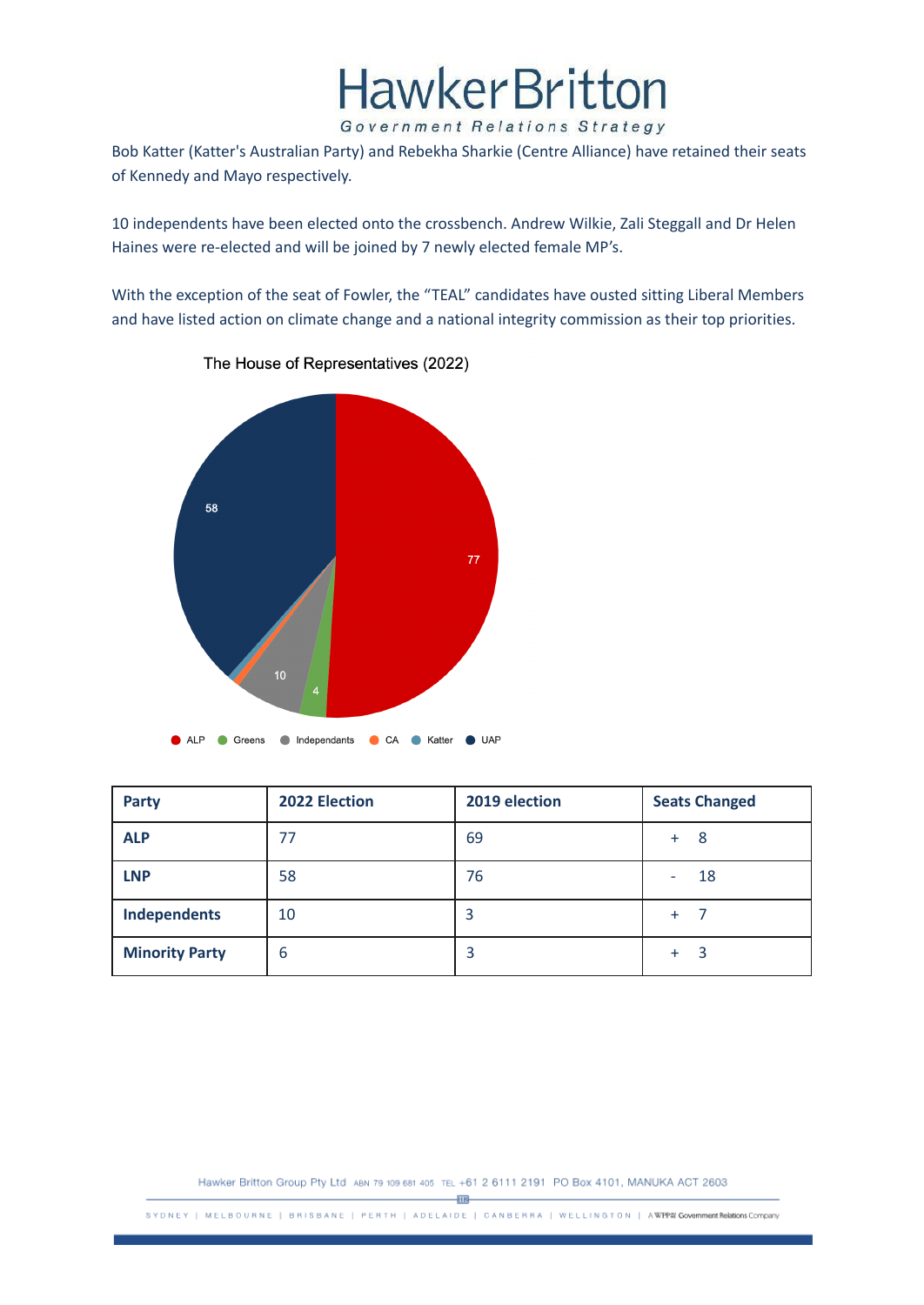## **HawkerBritton**

Government Relations Strategy

The following table depicts the House of Representatives seats that have been confirmed as changing parties.

| <b>Seat</b>                  | <b>Previous</b><br><b>Party</b> | <b>Previous Member</b>                | <b>New Party</b> | <b>New Member</b>                |  |
|------------------------------|---------------------------------|---------------------------------------|------------------|----------------------------------|--|
| <b>Bennelong (NSW)</b>       | <b>LNP</b>                      | <b>John Alexander</b>                 | <b>ALP</b>       | Jerome Laxale                    |  |
| <b>Boothby (SA)</b>          | <b>LNP</b>                      | <b>Nicolle Flint</b>                  | <b>ALP</b>       | <b>Louise Miller-Frost</b>       |  |
| <b>Chisholm (VIC)</b>        | <b>LNP</b>                      | <b>Gladys Liu</b>                     | <b>ALP</b>       | Carina Garland                   |  |
| <b>Hasluck (WA)</b>          | <b>LNP</b>                      | Ken Wyatt                             | <b>ALP</b>       | <b>Tania Lawrence</b>            |  |
| <b>Higgins (VIC)</b>         | <b>LNP</b>                      | <b>Katie Allen</b>                    | <b>ALP</b>       | Michelle Ananda-Rajah            |  |
| Pearce (WA)                  | <b>LNP</b>                      | <b>Christian Porter</b><br>(Retiring) | <b>ALP</b>       | <b>Tracey Roberts</b>            |  |
| <b>Reid (NSW)</b>            | <b>LNP</b>                      | <b>Fiona Martin</b>                   | <b>ALP</b>       | <b>Sally Sitou</b>               |  |
| <b>Robertson (NSW)</b>       | <b>LNP</b>                      | <b>Lucy Wicks</b>                     | <b>ALP</b>       | <b>Gordon Reid</b>               |  |
| Swan (WA)                    | <b>LNP</b>                      | Steve Irons (Retiring)                | <b>ALP</b>       | Zaneta Mascarenhas               |  |
| <b>Tangney (WA)</b>          | <b>LNP</b>                      | <b>Ben Morton</b>                     | <b>ALP</b>       | Sam Lim                          |  |
| <b>Brisbane (QLD)</b>        | <b>LNP</b>                      | <b>Trevor Evans</b>                   | <b>GRN</b>       | <b>Stephen Bates</b>             |  |
| <b>Griffith (QLD)</b>        | <b>ALP</b>                      | <b>Terri Butler</b>                   | <b>GRN</b>       | <b>Max Chandler-Mather</b>       |  |
| Ryan (NSW)                   | <b>LNP</b>                      | <b>Julian Simmonds</b>                | <b>GRN</b>       | Elizabeth<br><b>Watson-Brown</b> |  |
| <b>Curtin (WA)</b>           | <b>LNP</b>                      | Celia Hammond                         | <b>IND</b>       | <b>Kate Chaney</b>               |  |
| <b>Fowler (NSW)</b>          | <b>ALP</b>                      | Chris Hayes (Retiring)                | <b>IND</b>       | Dai Le                           |  |
| <b>Goldstein (VIC)</b>       | <b>LNP</b>                      | <b>Tim Wilson</b>                     | <b>IND</b>       | <b>Zoe Daniel</b>                |  |
| <b>Kooyong (VIC)</b>         | <b>LNP</b>                      | Josh Frydenberg                       | <b>IND</b>       | Monique Ryan                     |  |
| <b>Mackellar (NSW)</b>       | <b>LNP</b>                      | Jason Falinski                        | <b>IND</b>       | Sophie Scamps                    |  |
| <b>North Sydney</b><br>(NSW) | <b>LNP</b>                      | <b>Trent Zimmerman</b>                | <b>IND</b>       | <b>Kylea Tink</b>                |  |
| <b>Wentworth (VIC)</b>       | <b>LNP</b>                      | Dave Sharma                           | <b>IND</b>       | Allegra Spender                  |  |

#### **The Senate**

There are 76 Senators in the Australian Senate. Six senate seats from each state and two senate seats from each of the Territories, totalling 40 senate seats, are elected at each election.

The Senators elected in the 2022 Election are:

Hawker Britton Group Pty Ltd ABN 79 109 681 405 TEL +61 2 6111 2191 PO Box 4101, MANUKA ACT 2603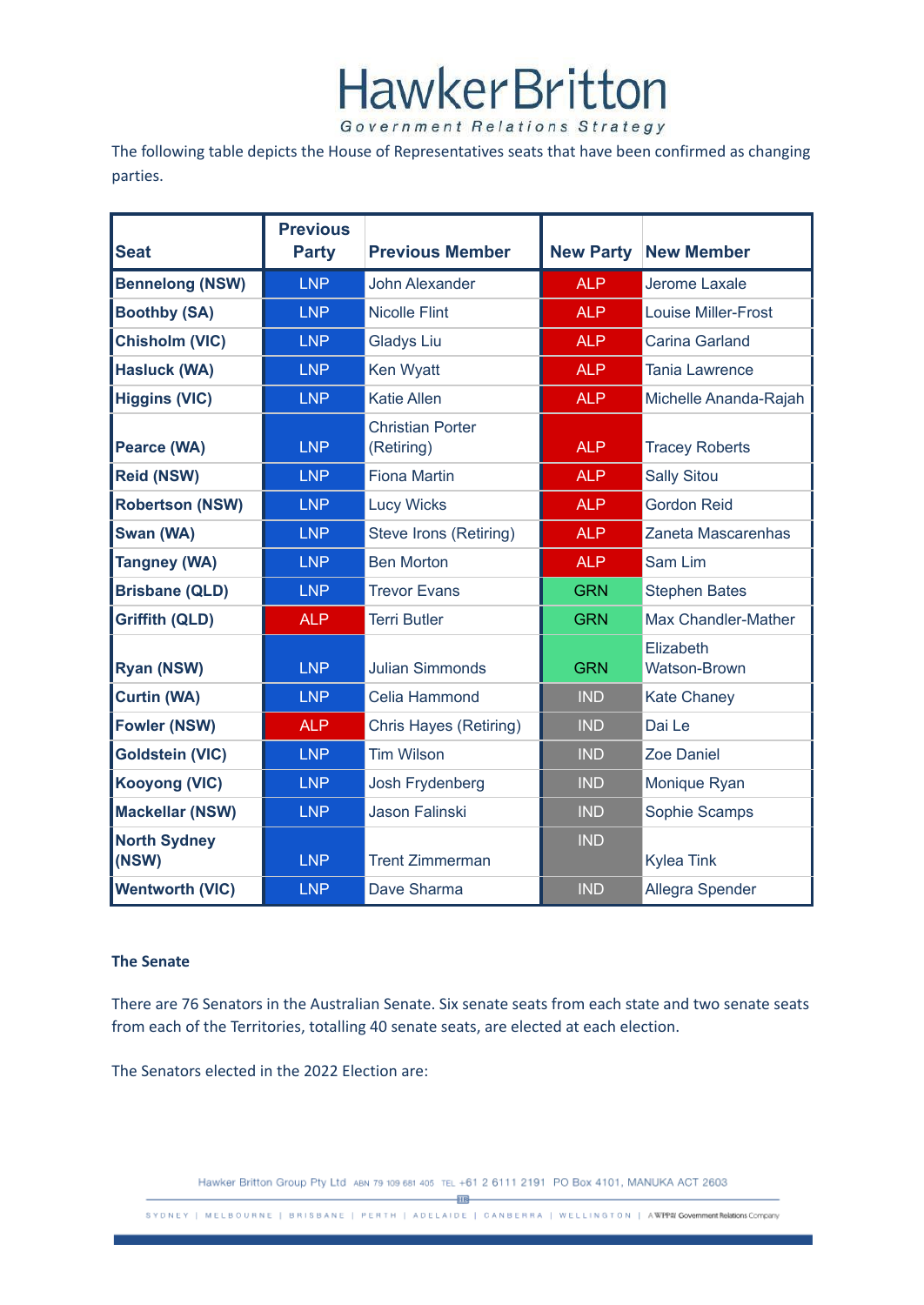# **HawkerBritton**

Government Relations Strategy

|                  | <b>QLD</b>    | <b>NT</b>      | <b>ACT</b>   | <b>WA</b> | <b>NSW</b>     | <b>VIC</b>     | <b>TAS</b>           | <b>SA</b>      | <b>Total</b> |
|------------------|---------------|----------------|--------------|-----------|----------------|----------------|----------------------|----------------|--------------|
| <b>Coalition</b> |               | $\overline{ }$ |              | າ         | 3              | っ              |                      | $\overline{a}$ | 15           |
| <b>ALP</b>       | $\mathcal{D}$ | 1              | $\mathbf{1}$ | 3         | $\overline{2}$ | $\overline{2}$ | $\mathcal{D}$        | $\overline{2}$ | 15           |
| <b>Greens</b>    |               |                |              |           |                | 1              |                      |                | 6            |
| <b>Other</b>     |               |                |              |           |                | 1              | $\blacktriangleleft$ |                | 4            |
| <b>Total</b>     | 6             |                |              | 6         | 6              | 6              | 6                    | 6              | 40           |

Each of the six states have elected at least 2 Labor, 2 Coalition and 1 Greens Senator.

A 10.5% swing towards Labor in Western Australia saw the party gain a third senate spot.

Despite a swing against the Coalition in both South Australia and New South Wales, the party retained three senate seats.

Tasmania elected a second Jackie Lambie Network senator and in Queensland, Pauline Hanson was re-elected into the senate. The United Australia Party's Candidate Ralph Babet has won the final spot in Victoria.

In the Northern Territory, both the Australian Labor Party and the Country Liberal Party have won a senate seat each. In the ACT, Labor's Katy Gallagher has retained her senate spot. For the first time in ACT's history, an independent senate candidate (David Pocock) has been elected, defeating the Liberal senate candidate (Zed Seselija).

The complete composition of the Senate, including Senators electors in 2019:



Senate Composition 2022-25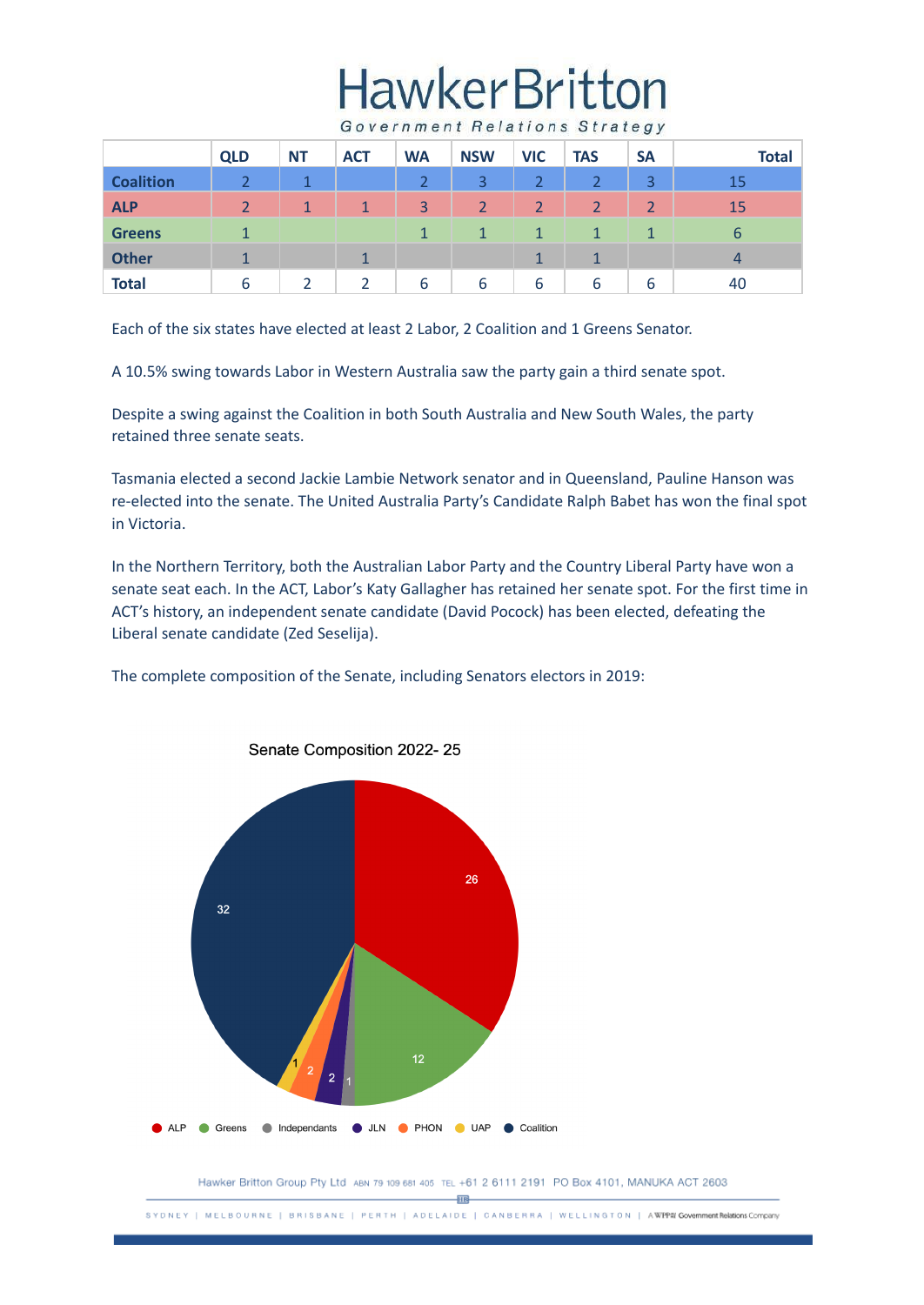

Neither major party holds a majority in the Senate. Labor will require the support of either the Coalition or the support of Greens and another member of the Cross Bench to pass legislation in the Upper house.

#### **Key Dates**

The first sitting week of the Parliament will be the 26th of July.

The complete Parliamentary sitting calendar can be accessed here *(will link to HB website)*

The Government has committed to delivering a federal Budget in October.

For more information, please contact Hawker Britton's Managing Director Simon Banks on +61 419 648 587.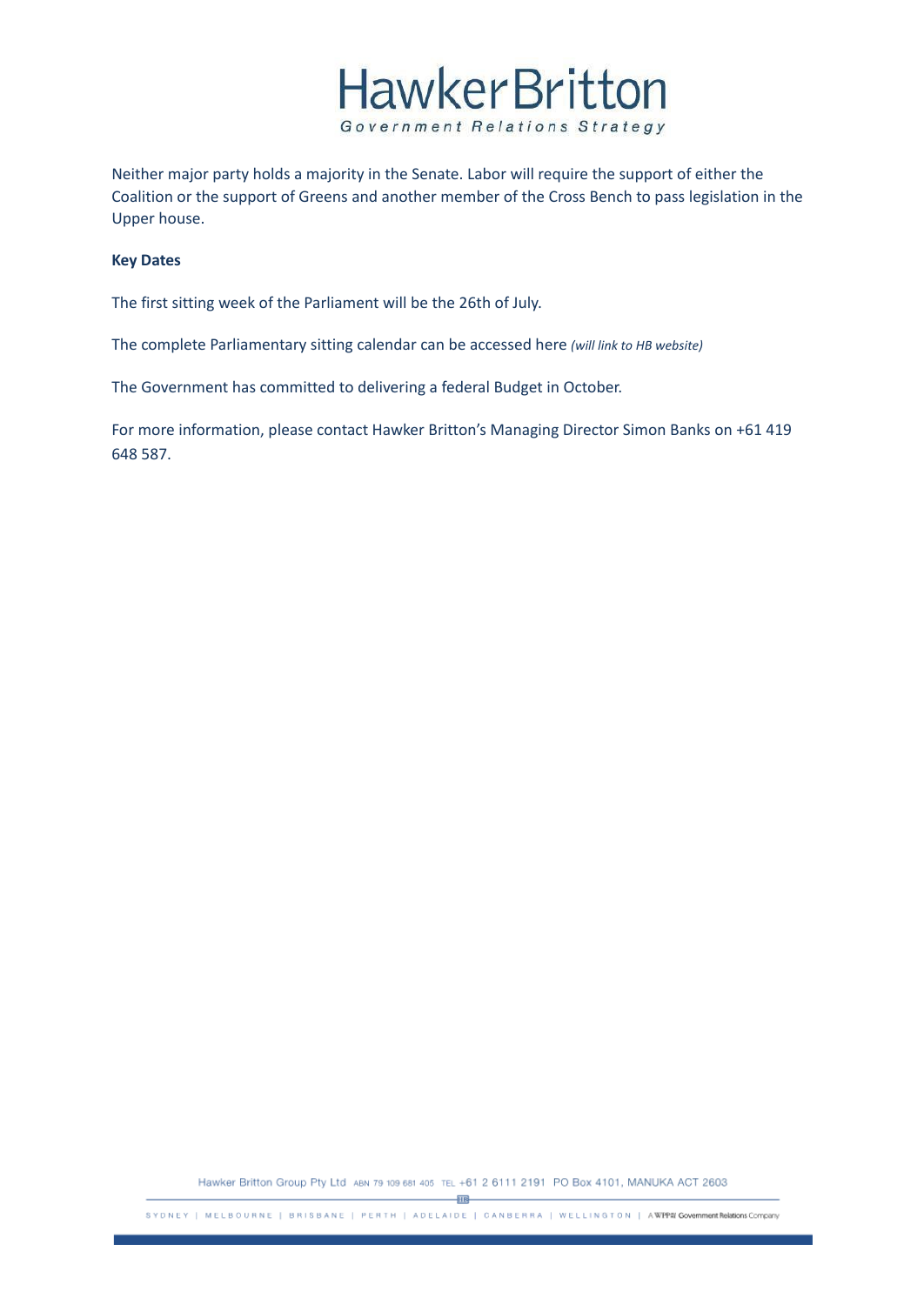### **HawkerBritton** Government Relations Strategy



#### **2019 House of Representatives Election Results**

| <b>Party</b>          | 2022 Election | 2019 election | <b>Seats Changed</b> |  |  |
|-----------------------|---------------|---------------|----------------------|--|--|
| <b>ALP</b>            | 77            | 69            | -8<br>$+$            |  |  |
| <b>LNP</b>            | 58            | 76            | 18                   |  |  |
| Independents          | 10            | 3             | $+$                  |  |  |
| <b>Minority Party</b> | 6             | 3             | 3<br>$+$             |  |  |

#### **2022 Senate Election results**

|                  | <b>QLD</b>           | <b>NT</b>      | <b>ACT</b>     | <b>WA</b>      | <b>NSW</b> | <b>VIC</b>           | <b>TAS</b>     | <b>SA</b>      | <b>Total</b>   |
|------------------|----------------------|----------------|----------------|----------------|------------|----------------------|----------------|----------------|----------------|
| <b>Coalition</b> |                      | $\overline{ }$ |                | $\overline{2}$ | 3          | ำ                    |                | 3              | 15             |
| <b>ALP</b>       |                      | $\mathbf{1}$   | 1 <sup>1</sup> | 3              | 2          | 2                    | $\overline{2}$ | $\overline{2}$ | 15             |
| <b>Greens</b>    | $\blacktriangleleft$ |                |                |                | 1          | $\blacktriangleleft$ | $\mathbf{1}$   | 1              | 6              |
| <b>Other</b>     | $\mathbf{1}$         |                | $\mathbf{1}$   |                |            |                      | $\mathbf 1$    |                | $\overline{4}$ |
| <b>Total</b>     | 6                    |                |                | 6              | 6          | 6                    | 6              | 6              | 40             |

Hawker Britton Group Pty Ltd ABN 79 109 681 405 TEL +61 2 6111 2191 PO Box 4101, MANUKA ACT 2603

 $\overline{AB}$